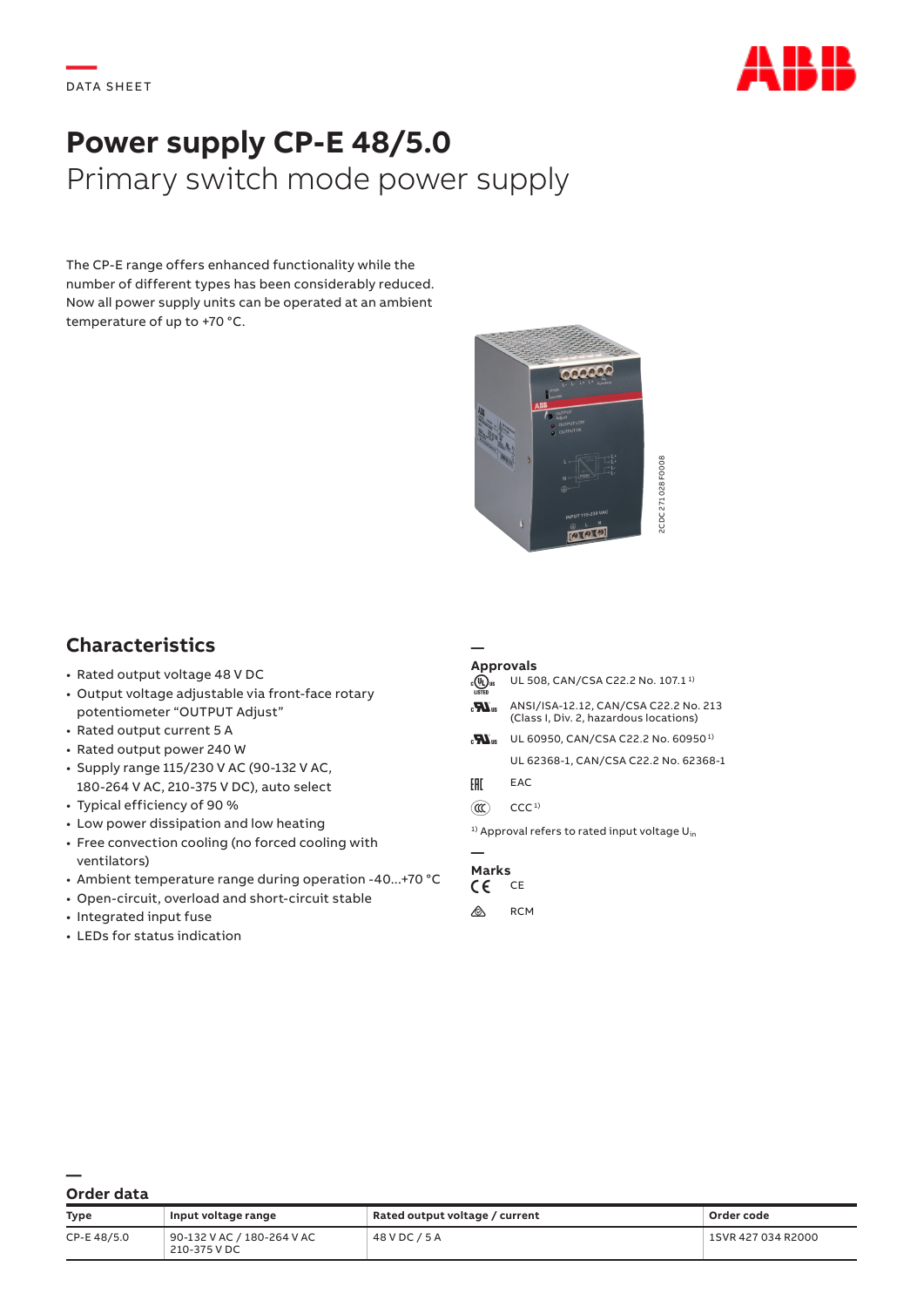## **Functions**



## **Application**

The primary switch mode power supply offers two voltage input ranges. This enables the supply with AC or DC. Furthermore it is equipped with two generous capacitors, which ensure mains buffering of at least 30 ms (at 230 V AC). That is why the devices can be used worldwide also in high fluctuating networks and battery-powered plants.

## **Operating mode**

By means of the potentiometer "OUTPUT Adjust" the output voltage can be adjusted within a range of 47 to 56 V DC. Thus, the power supply can be optimally adapted to the application, e.g. compensating the voltage drop caused by a long line length.

The green LED "OUTPUT OK" is lightening during proper operation.

The red LED "OUTPUT LOW" is lightening when the output voltage is too low.

Switch "single/parallel" for selection of single or parallel operation.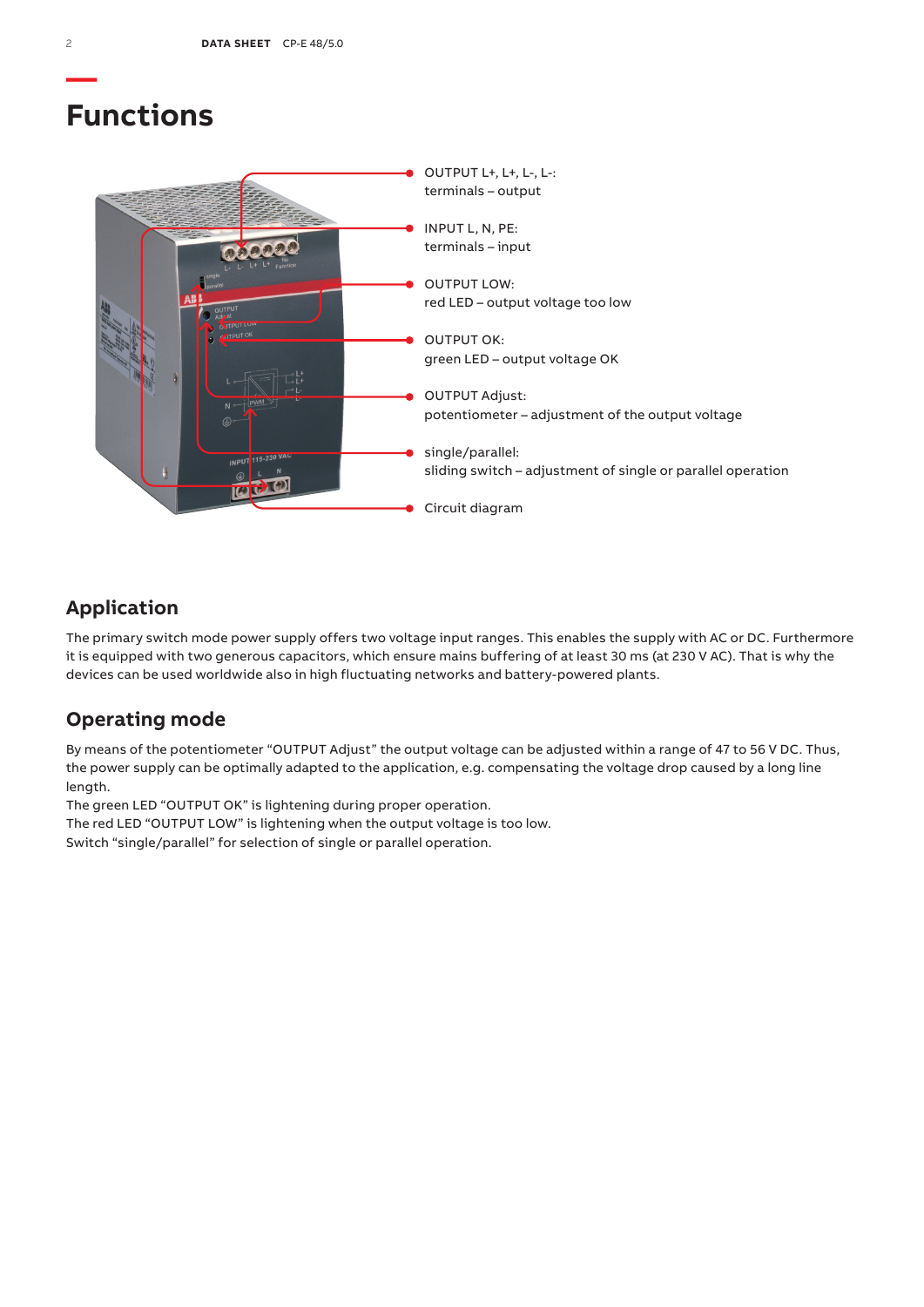## **Installation**

### **Mounting**

The switch mode power supply can be snapped on a DIN rail according to IEC/EN 60715 as shown in the accompanying picture. For that the device is set with its mounting rail slide on the upper edge of the mounting rail and locked by lifting it downwards.



### **Demounting**

Remove the switch mode power supply as shown in the accompanying picture. For that the latching lever is pulled downwards by means of the screwdriver. Alternatively you can press the unlock button to release the device. Then in both cases the device can be unhinged from the mounting rail edge and removed.



## **Mounting position**

The devices have to be mounted horizontally with the input terminals on the bottom. In order to ensure a sufficient convection, the minimum distance to other modules should not be less than 25 mm in vertical and horizontal direction.

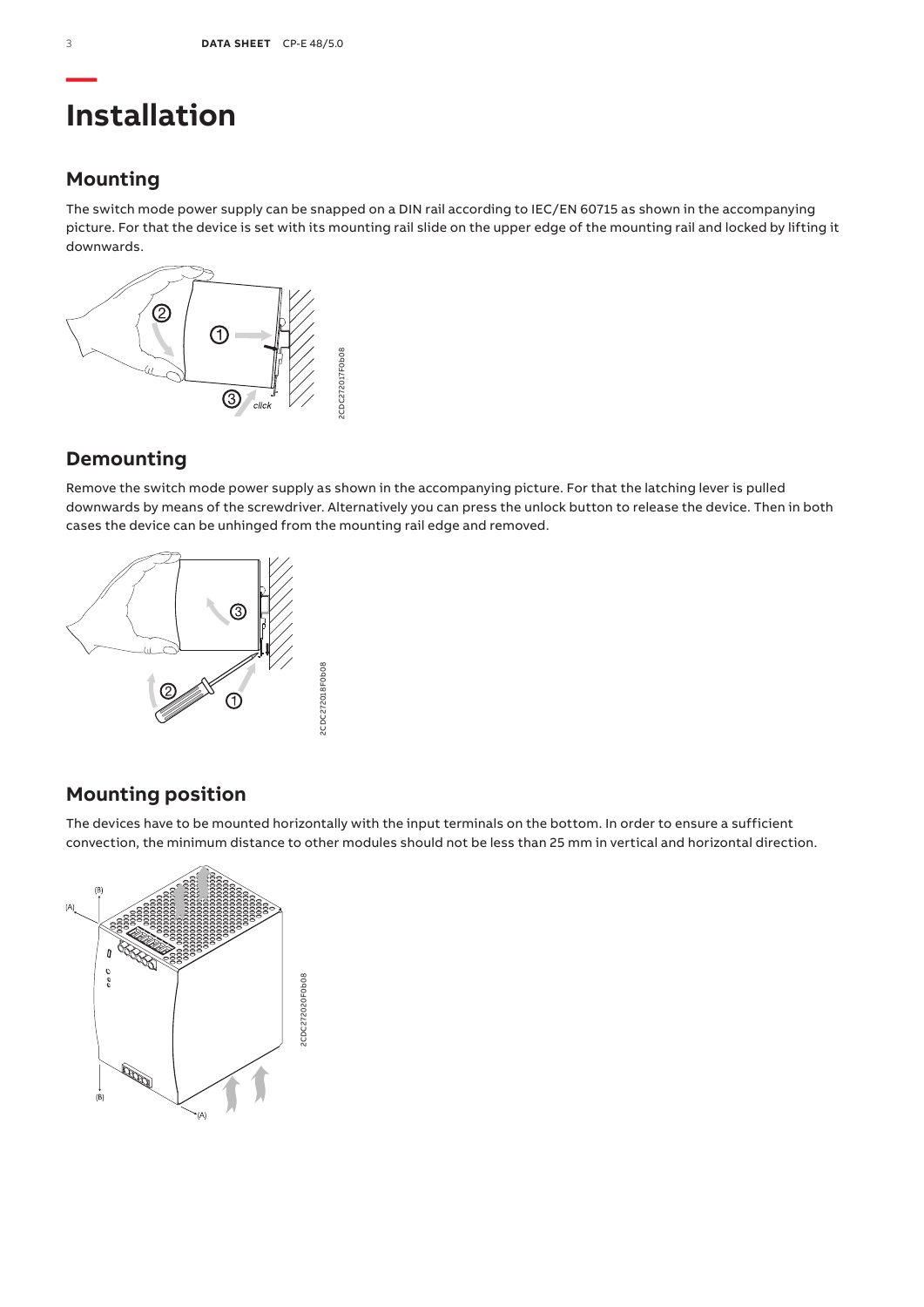# **Electrical connection**

Connect the input terminals L and N. The protective earth conductor PE must be connected. The installation must be executed acc. to EN 62368-1, provide a suitable disconnecting device (e. g. line protection switch) in the supply line. The input side is protected by an internal input fuse.

Rate the lines for the maximum output current (considering the short-circuit current) or provide a separate fuse protection. We recommend to choose the cable section as large as possible in order to minimize voltage drops. Observe the polarity. The device is overload, short-circuit and open-circuit proof. The secondary side of the power supply unit is electrically isolated from the input and internally not earthed (SELV) and can therefore be earthed by the user according to the needs with L+ or L- (PELV).

## **Connection diagram**

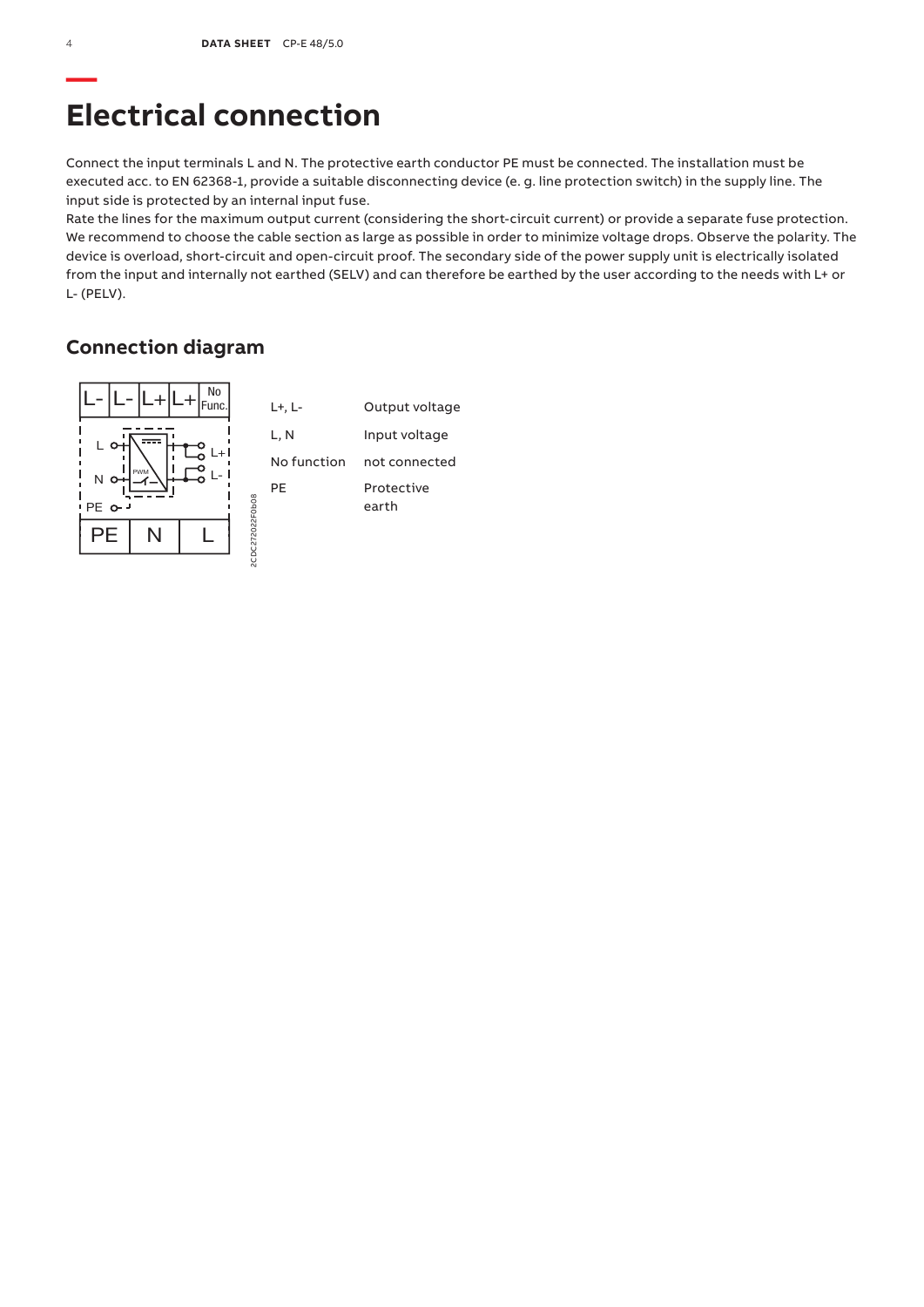# **— Safety instructions and warnings**



### **In operation pay attention to:**

- Do not modify the installation (primary and secondary side)! High current! Risk of electric arcs and electric shock (danger to life)!
	- Risk of burns: Depending on the operation conditions the housing can become hot.
- The device contains no user serviceable parts. In any case of device malfunction please send the unit back to manufacturer.

The device must be installed by qualified persons only and in accordance with the specific national regulations (e. g. VDE, etc.).

The CP-E power supplies are chassis-mounted units. It is maintenance-free and does not contain any integral setting elements and should therefore not be opened.



- Read the operating and installation instructions carefully and completely!
- Disconnect the system from the supply network and protect against switching on!



### **CAUTION**

Improper installation/operation may impair safety of personnel and cause operational difficulties or destruction of the unit.



### **WARNING**

### **Before start of operation the following must be ensured:**

- Connection to mains or DC supply according to the specific national regulations for class of protection I. Power supply cables and unit must be sufficiently fused. A disconnecting device has to be provided for the end product to disengage unit and supply cables from supply mains if required.
- Rate the output lines for the output current of the power supply and connect them with the correct polarity.
- In order to ensure sufficient convection the distance to the other devices has to be considered.



## **WARNING**

## **Danger to life!**

Never carry out work when voltage is present. The power supply contains components with high stored energy and circuits with high voltage! Do not introduce any objects into the unit and do not open the unit. With some units of this range the output is capable of providing hazardous energy. Ensure that the service personnel is protected against inadvertent contact with parts carrying energy. If the internal fuse is blown most probably the device is defect. In this case an examination of the device by the manufacturer is necessary.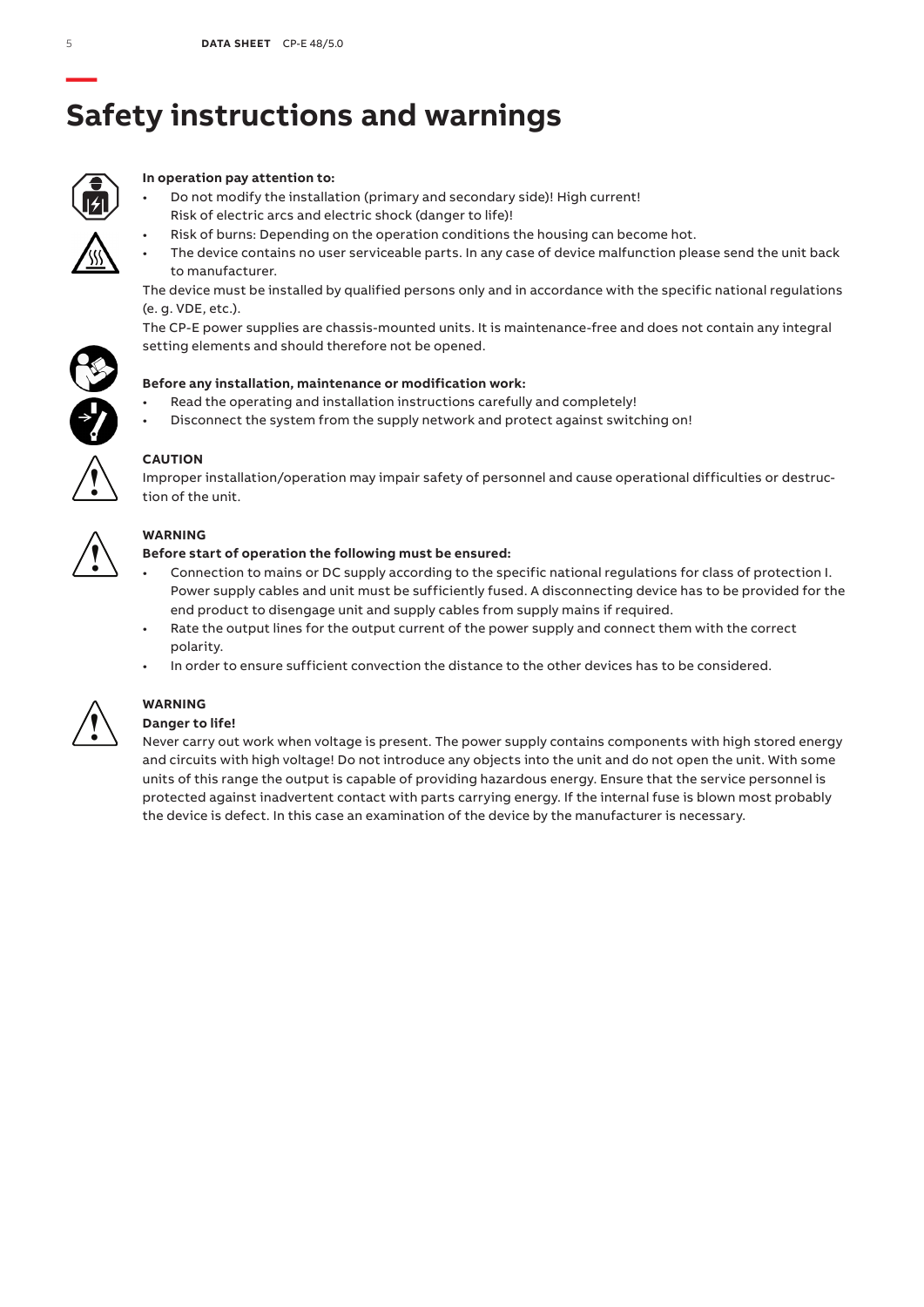# **Technical data**

Data at  $T_a$  = 25 °C, U<sub>in</sub> = 230 V AC and rated values, unless otherwise indicated

### **Input circuits**

| <b>Supply circuits</b>              |                |                               |
|-------------------------------------|----------------|-------------------------------|
| Rated input voltage U <sub>in</sub> | L,N            | 115 / 230 V AC<br>auto select |
| Input voltage range                 | AC             | 90-132 V, 180-264 V           |
|                                     | DC.            | 210-375V                      |
| Frequency range                     | AC             | 47-63 Hz                      |
| Typical input current               | at 115 V AC    | 4 A                           |
|                                     | at 230 V AC    | 1.55A                         |
| Typical power consumption           |                | 267W                          |
| Inrush current limiting             | at 115 V AC    | 30 A (max. 5 ms)              |
|                                     | at 230 V AC    | 60 A (max. 5 ms)              |
| Discharge current                   | input / output | 0.25mA                        |
|                                     | input / $PE$   | 3.5 <sub>m</sub> A            |
| Power failure buffering time        | at 115 V AC    | min.25 ms                     |
|                                     | at 230 V AC    | min.30 ms                     |
| Internal input fuse                 |                | 6.3 A slow-acting / 250 V AC  |
| Power factor correction (PFC)       |                | yes, passive, 0.7             |

### **— User interface**

| Indication of operational states |                      |                           |  |
|----------------------------------|----------------------|---------------------------|--|
| Output voltage                   | OUTPUT OK: green LED | L: output voltage OK      |  |
|                                  | OUTPUT LOW: red LED  | L: output voltage too low |  |

### **Output circuit**

**—**

| Rated output voltage                   | L+, L+, L-, L-                                             | 48 V DC                                                                            |
|----------------------------------------|------------------------------------------------------------|------------------------------------------------------------------------------------|
| Tolerance of the output voltage        |                                                            | $0+1$ %                                                                            |
| Adjustment range of the output voltage |                                                            | 47-56 V DC                                                                         |
| Rated output power                     |                                                            | 240 W                                                                              |
| Rated output current I <sub>r</sub>    | $T_a \leq 60 °C$                                           | 5 A                                                                                |
| Derating of the output current         | 60 °C < T <sub>a</sub> $\leq$ 70 °C                        | $2.5\%$ /°C                                                                        |
| Maximum deviation with                 | load change statical                                       | ±1 % (single mode)<br>±5 % (parallel mode)                                         |
|                                        | change of output voltage within the<br>input voltage range | ±0.5%                                                                              |
| Control time                           |                                                            | < 2 ms                                                                             |
| Starting time after applying           | at I.                                                      | max.1s                                                                             |
| the supply voltage                     | with 7000 µF                                               | max. 1.5 s                                                                         |
| Rise time                              | at I.                                                      | max. 150 ms                                                                        |
|                                        | with 7000 µF                                               | max. 500 ms                                                                        |
| Fall time                              |                                                            | max. 150 ms                                                                        |
| Residual ripple and switching peaks    | $BW = 20 MHz$                                              | 100 mV                                                                             |
| Parallel connection                    |                                                            | configurable, to increase power, up to 3 devices,<br>min. $0.1 I_r - max. 0.9 I_r$ |
| Series connection                      |                                                            | yes, to increase voltage, max. 2 devices                                           |
| Resistance to reverse feed             |                                                            | max. 63 V DC                                                                       |

**—**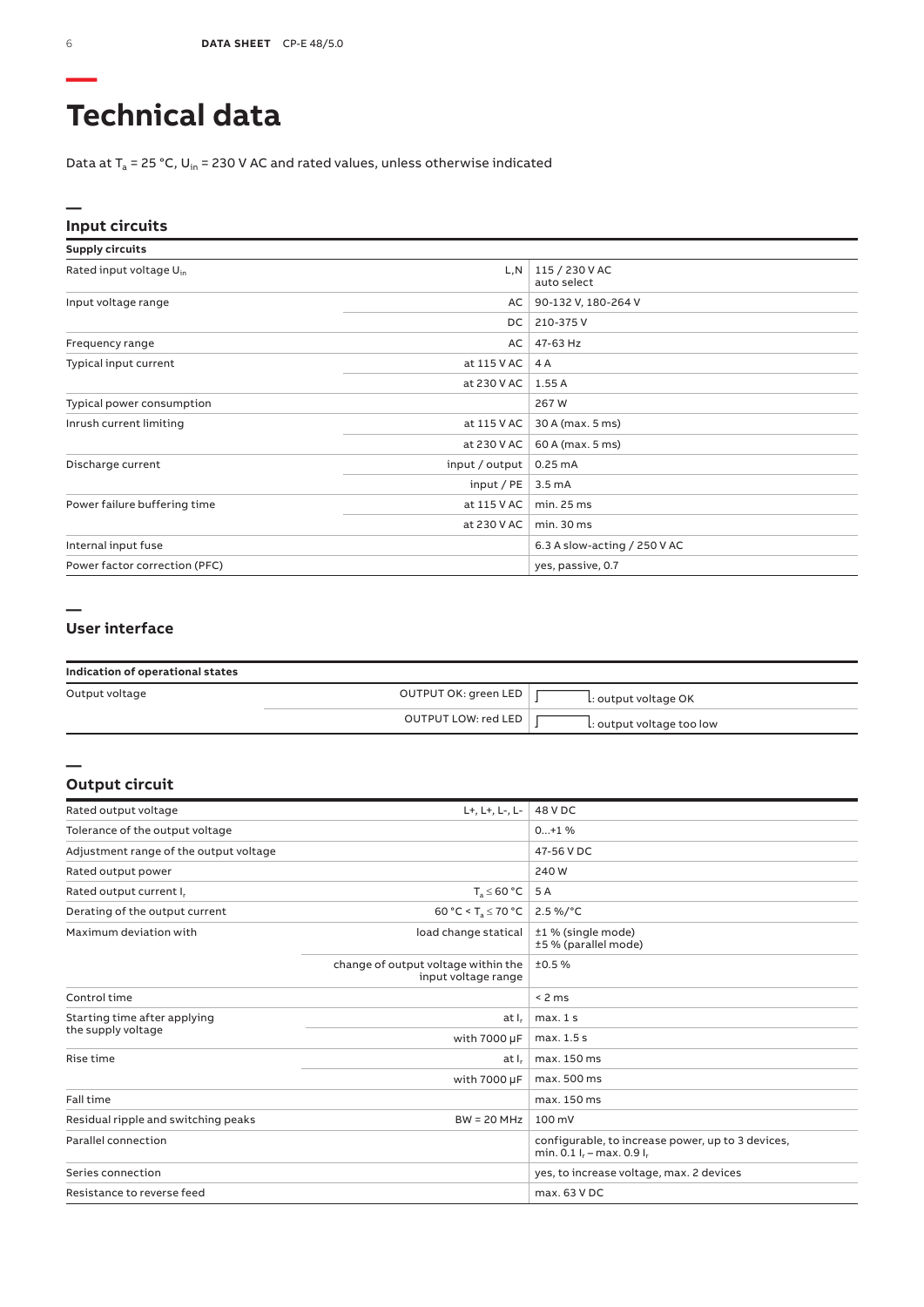### **Output circuit – no-load, overload and short-circuit behaviour**

| Characteristic curve of output | U/I characteristic curve                |
|--------------------------------|-----------------------------------------|
| Short-circuit protection       | continuous short-circuit proof          |
| Short-circuit behaviour        | continuation with output power limiting |
| Overload protection            | output power limitation                 |
| No-load protection             | continuous no-load stability            |
| Starting of capacitive loads   | unlimited                               |

#### **—**

### **General data**

| Power dissipation                    |                       | typ. 32 W                                                            |
|--------------------------------------|-----------------------|----------------------------------------------------------------------|
| Efficiency                           |                       | typ. 90 %                                                            |
| Duty time                            |                       | 100 %                                                                |
| Dimensions ( $W \times H \times D$ ) |                       | 83 x 123.6 x 123.6 mm<br>$(3.27 \times 4.87 \times 4.87 \text{ in})$ |
| Weight                               |                       | 1.322 kg (2.915 lb)                                                  |
| Material of housing                  |                       | metal                                                                |
| Mounting                             |                       | DIN rail (IEC/EN 60715), snap-on mounting without any tool           |
| Mounting position                    |                       | horizontal                                                           |
| Minimum distance to other units      | horizontal / vertical | 25 mm / 25 mm (0.98 in / 0.98 in)                                    |
| Degree of protection                 | housing / terminals   | IP20 / IP20                                                          |
| <b>Protection class</b>              |                       |                                                                      |

**—**

### **Electrical connection – input circuit / output circuit**

| Connecting capacity | fine-strand with wire end ferrule $\vert$ 0.2-4 mm <sup>2</sup> (24-11 AWG) |                                          |
|---------------------|-----------------------------------------------------------------------------|------------------------------------------|
|                     | fine-strand without wire end ferrule                                        |                                          |
|                     | rigid                                                                       | 0.2-6 mm <sup>2</sup> (24-10 AWG         |
| Stripping length    |                                                                             | 8 mm (0.31 in)                           |
| Tightening torque   |                                                                             | $1.0$ Nm (9 lb.in) / 0.62 Nm (5.5 lb.in) |

#### **—**

#### **Environmental data**

| Ambient temperature range                 |  | operation   -40+70 °C (-40+158 °F)                             |
|-------------------------------------------|--|----------------------------------------------------------------|
|                                           |  | rated load   -40+60 °C (-40+140 °F)                            |
|                                           |  | storage $-40+85$ °C $(-40+185$ °F)                             |
| Damp heat                                 |  | 95 % RH, without condensation                                  |
| Vibration (sinusoidal) (IEC/EN 60068-2-6) |  | 10-500 Hz, 2 G, along X, Y, Z each axis, 60 min. for each axis |
| Shock (half-sine) (IEC/EN 60068-2-27)     |  | 15 G, 11 ms, 3 axis, 6 faces, 3 times for each face            |

**—**

### **Isolation data**

| Rated insulation voltage U. | input / output $\vert$ 3 kV AC |                                     |
|-----------------------------|--------------------------------|-------------------------------------|
|                             | input / PE $\vert$ 1.5 kV AC   |                                     |
|                             |                                | output / PE   0.5 kV AC; 0.71 kV DC |
| Pollution degree            |                                | <u>.</u>                            |
| Overvoltage category        |                                | Ш                                   |

**—**

### **Standards / Directives**

| Standards              | IEC/EN 62368-1     |
|------------------------|--------------------|
| Low Voltage Directive  | 2014/35/EU         |
| Protective low voltage | SELV (IEC 60950-1) |
| <b>EMC Directive</b>   | 2014/30/EU         |
| <b>RoHS Directive</b>  | 2011/65/EU         |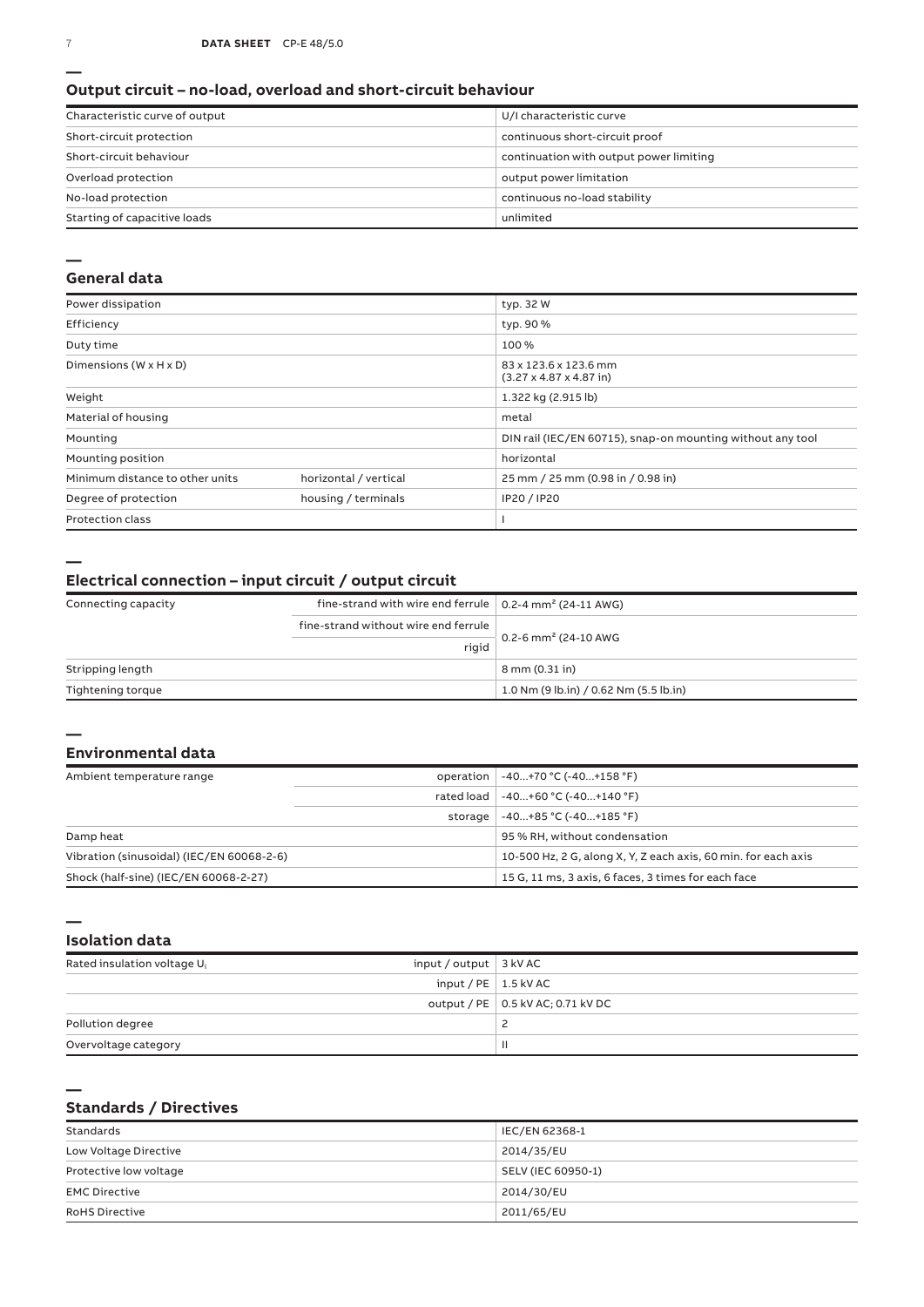### **Electromagnetic compatibility**

| Interference immunity to                                     |                        | IEC/EN 61000-6-2                                                |
|--------------------------------------------------------------|------------------------|-----------------------------------------------------------------|
| electrostatic discharge                                      | IEC/EN 61000-4-2       | Level 4 (air discharge 15 kV / contact discharge 8 kV)          |
| radiated, radio-frequency,<br>electromagnetic field          | IEC/EN 61000-4-3       | Level 3 (10 V/m)                                                |
| electrical fast transient / burst                            | IEC/EN 61000-4-4       | Level 4 (4 kV / 2.5 kHz)                                        |
| surge                                                        | IEC/EN 61000-4-5       | L-L Level 3 (2 kV) / L-PE Level 4 (4 kV)                        |
| conducted disturbances, induced by<br>radio-frequency fields | IEC/EN 61000-4-6       | Level 3 (10 V)                                                  |
| power frequency magnetic fields                              | IEC/EN 61000-4-8       | Level 4 (30 A/m)                                                |
| voltage dips, short interruptions<br>and voltage variations  | IEC/EN 61000-4-11      | dip: >95 % 10 ms / >30 % 500 ms<br>interruptions: >95 % 5000 ms |
| Interference emission                                        |                        | IEC/EN 61000-6-3                                                |
| high-frequency radiated                                      | IEC/CISPR 22, EN 55022 | Class B                                                         |
| high-frequency conducted                                     | IEC/CISPR 22, EN 55022 | Class B                                                         |
| limits for harmonic current emissions                        | IEC/EN 61000-3-2       | Class D                                                         |

# **Technical diagrams**

## **Output behaviour**



**Characteristic curve of output at Ta = 25 °C**

The switch mode power supply CP-E 48/5.0 is able to supply at 48 V DC output voltage and

• at an ambient temperature of:

≤ 60 °C a continuous output current of approx. 5 A

• at ambient temperatures of:

60 °C <  $T_a \le 70$  °C the output power has to be reduced by 2.5 % per °C temperature increase.

If the switch mode power supply is loaded with an output current > 5 A, the operating point is passing through the U/I characteristic curve shown.

**—**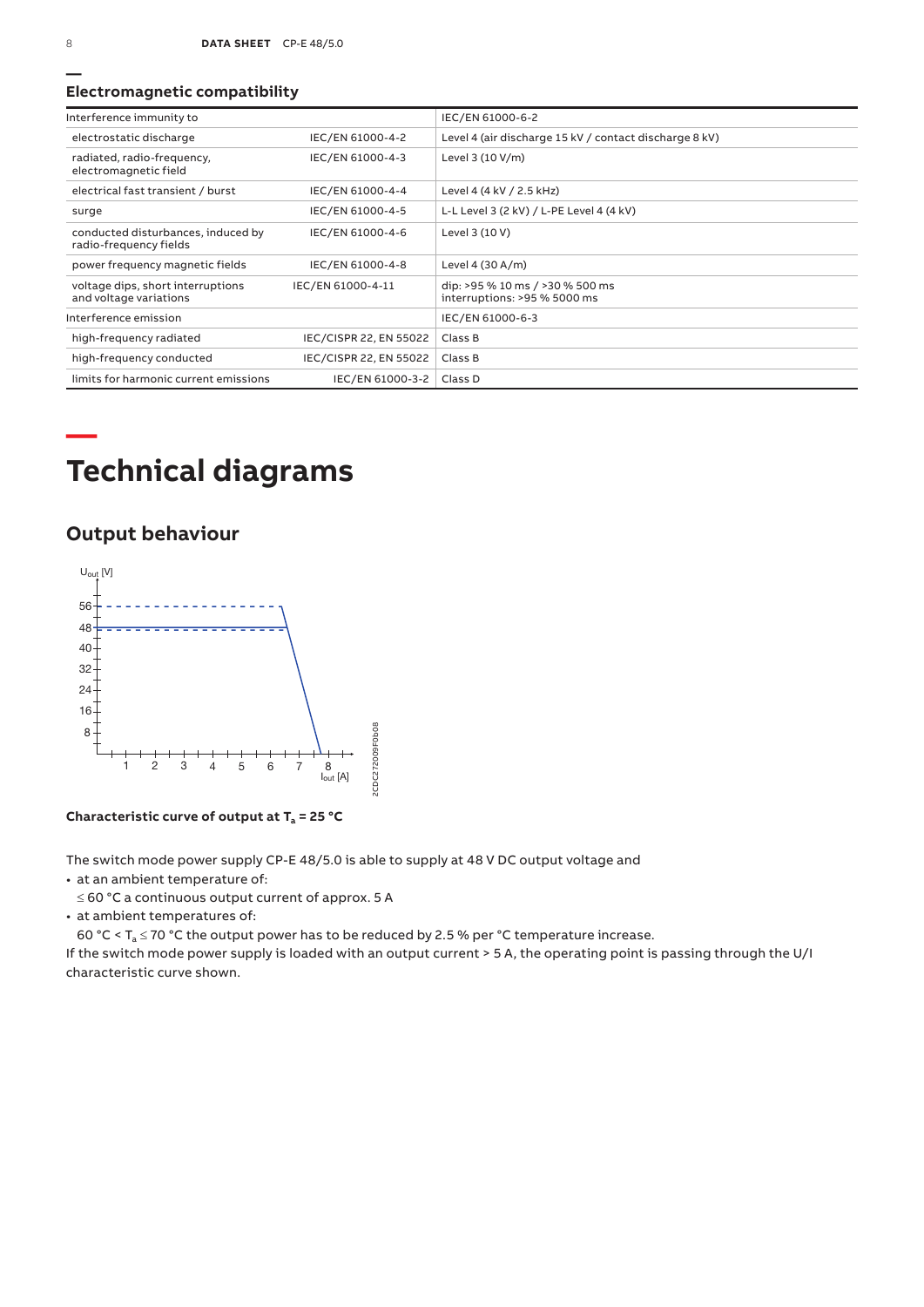## **Temperature behaviour**



**Characteristic curve of temperature at rated load**

## **— Dimensions**

in mm [inches]



**CP-E 48/5.0**

**—**

# **Further documentation**

| Document title                 | Document type       | Document number    |
|--------------------------------|---------------------|--------------------|
| Electronic Products and Relays | Technical cataloque | 2CDC 110 004 C02xx |
| Power Supply Units             | Application manual  | 2CDC 114 048 M020x |

You can find the documentation on the internet at www.abb.com/lowvoltage -> Automation, control and protection -> Power supplies.

# **— CAD system files**

You can find the CAD files for CAD systems at http://abb-control-products.partcommunity.com -> Low Voltage Products & Systems -> Control Products -> Power Supplies.